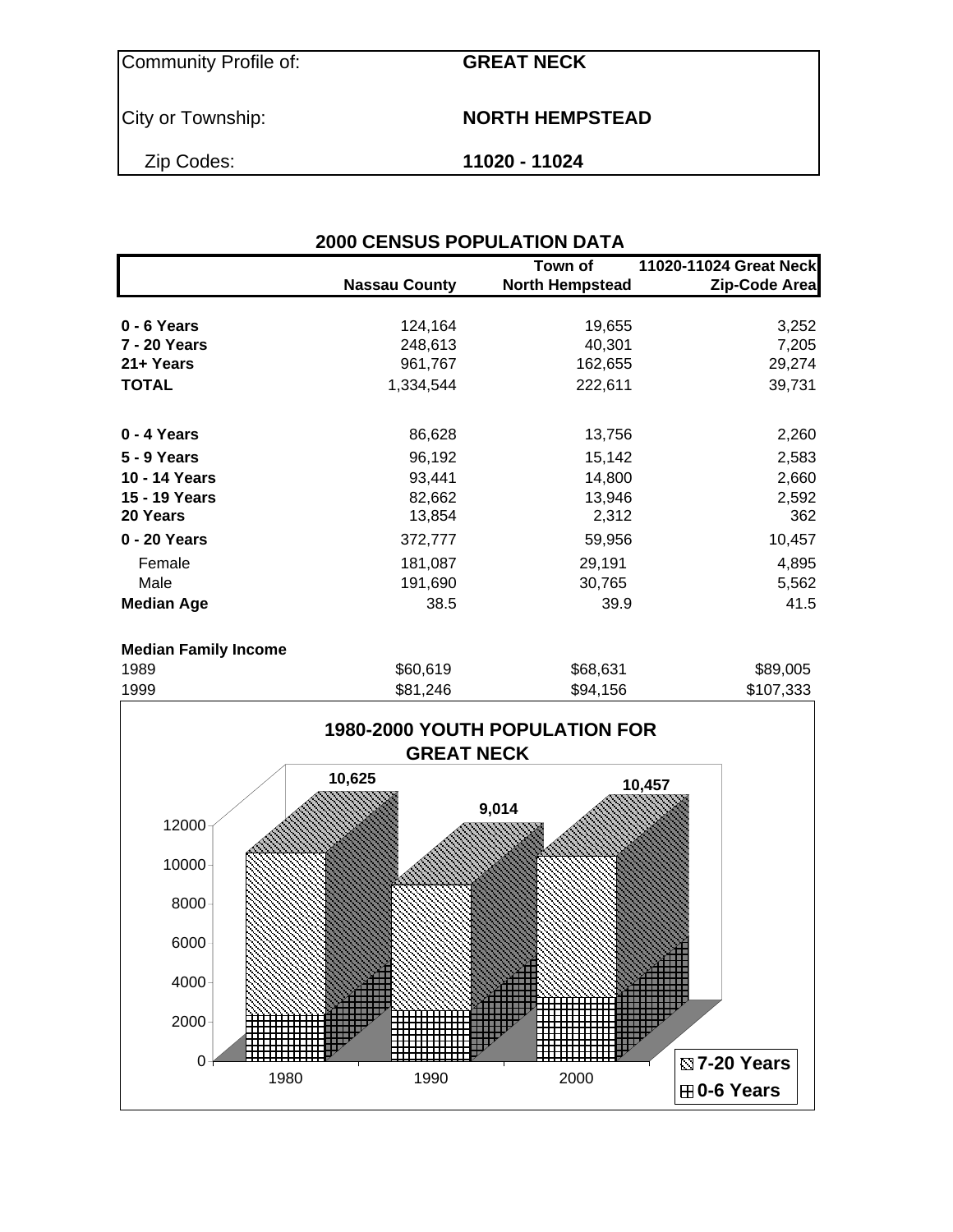$0 -$ 

500

# **Town of 11020-11024 - Great Neck Nassau County North Hempstead Zip-Code Area 0 - 6 Years** 118,978 17,596 2,991 **7 - 20 Years** 231,792 36,149 36,149 7,255 **21+ Years** 978,505 162,384 26,061 **TOTAL** 1,329,275 216,129 36,307 **0 - 4 Years** 83,639 12,094 2,094 **5 - 9 Years** 90,106 15,703 2,301 **10 - 14 Years** 82,042 11,594 2,478 **15 - 19 Years** 79,040 11,882 2,801 **20 Years** 15,943 2,472 572 **0 - 20 Years** 350,770 53,744 53,744 10,246 **1990-2000 GREAT NECK POPULATION PROJECTIONS FOR FOUR AGE GROUPS** 3,000  $2,500$ ż Ÿ. × Ŷ. 2,000 **0-4 5-9** 1,500 **10-14 15-19**1,000

2001 2002 2003 2004 2005 2006 2007 2008 2009 2010

### **2000 POPULATION PROJECTION DATA**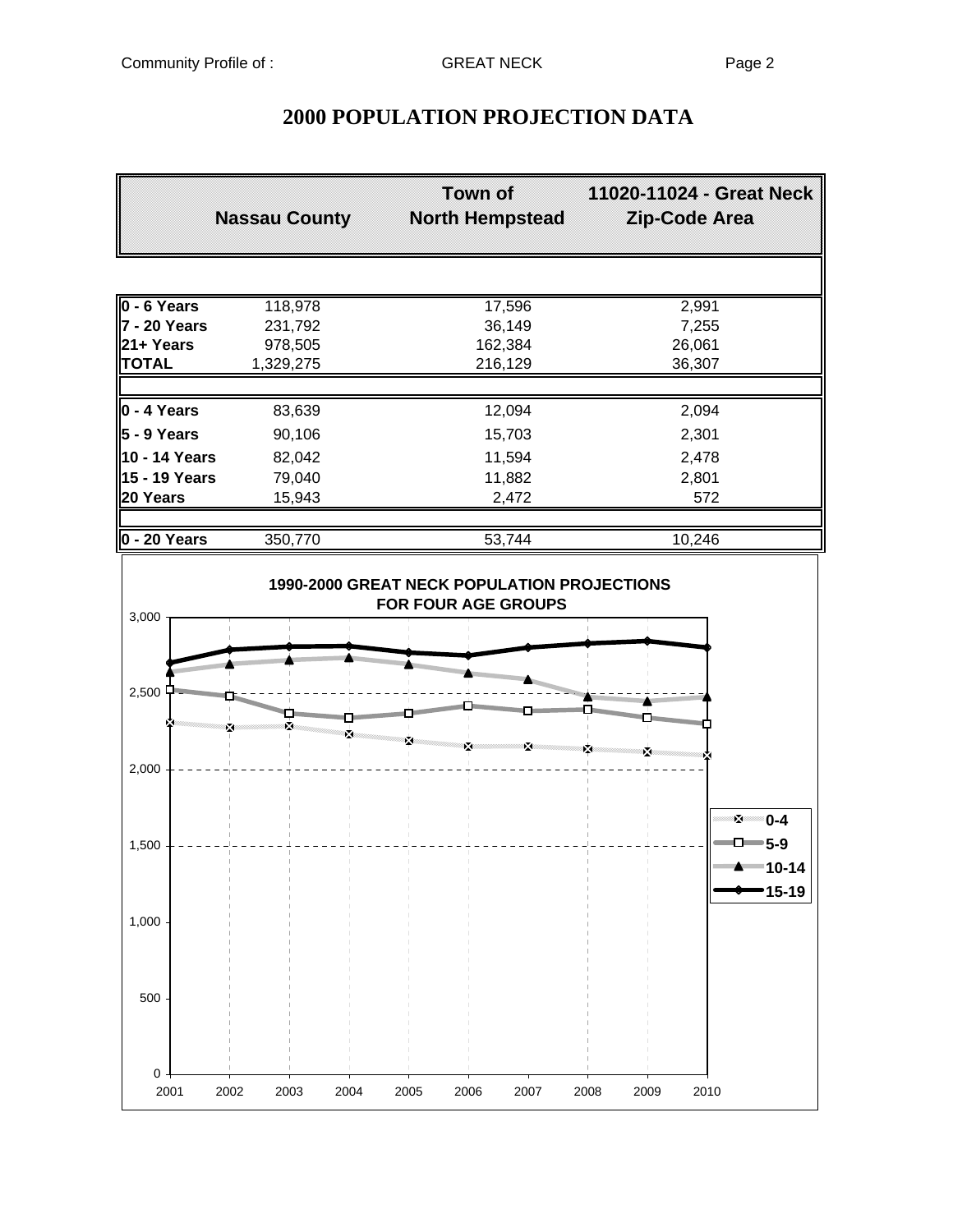## **TEMPORARY ASSISTANCE TO NEEDY FAMILIES (Formerly AFDC) (NUMBER OF INDIVIDUALS)** Town of 11020-11024 - Great Neck Year Nassau County North Hempstead Zip-Code Area 1985 15,963 1,560 155 1986 15,337 1,468 140 1987 13,321 1,309 146 1988 12,410 1,314 135 1989 11,950 1,192 137 1990 12,607 1,294 110 1991 15,317 1,546 112 1992 16,528 1,674 143 1993 20,129 2,080 165 1994 20,622 2,207 203 1995 20,229 2,281 180 1996 17,800 1,960 159 1997 14,940 1,681 150 1998 12,706 1,397 124 1999 10,825 1,138 96 **1987-1999 GREAT NECK, NASSAU COUNTY AND TOWN OF NORTH HEMPSTEAD AFDC RATES PER 1000 RESIDENTS** 16.00 14.00 12.00 88 10.00

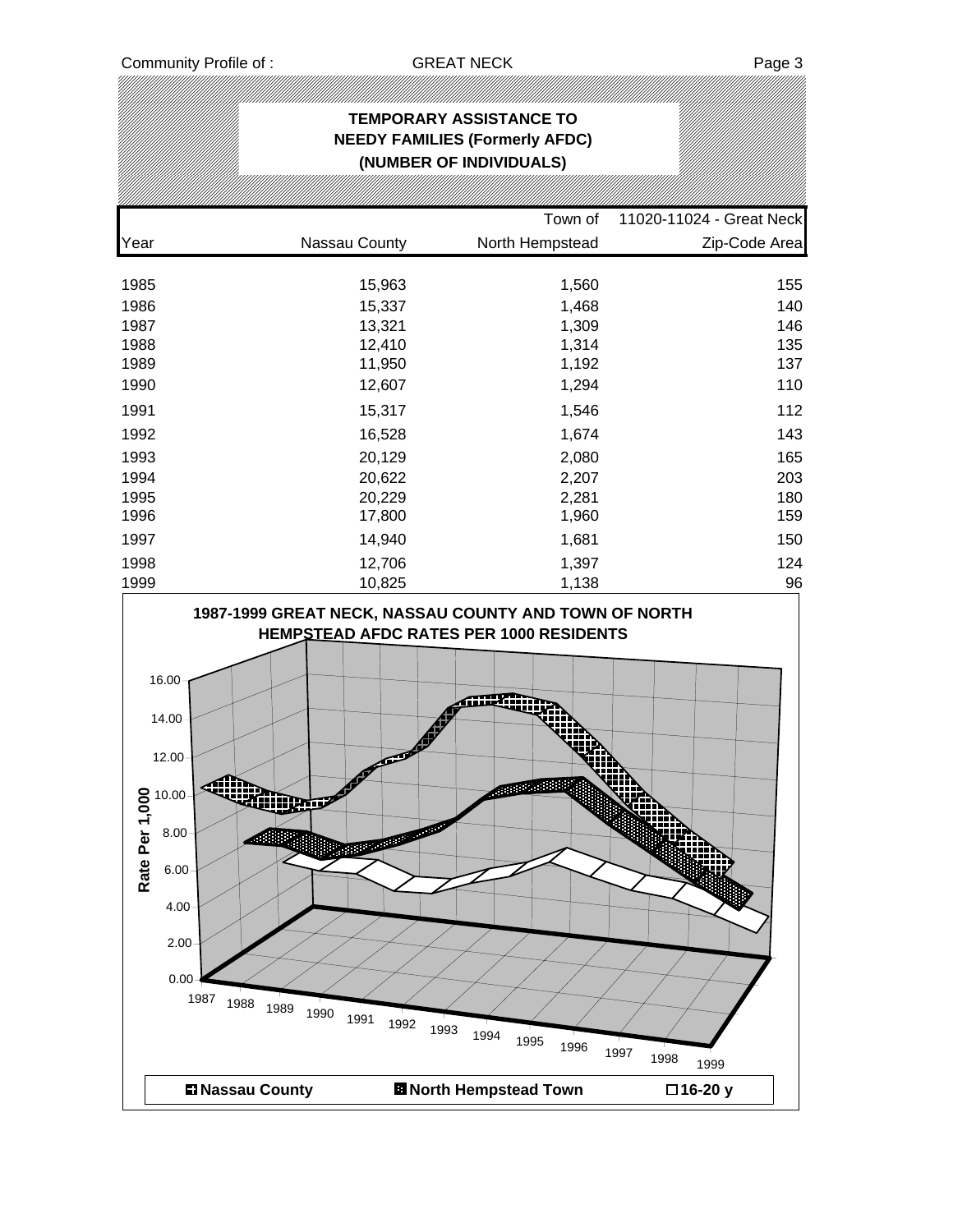### **11020 - 11024 ZIP-CODE AREAS YOUTH OFFENSES BY RESIDENTS**

|                      |                | 7-15 Years Old     |               |                   |
|----------------------|----------------|--------------------|---------------|-------------------|
|                      |                | <b>Station</b>     | Subjects of   |                   |
| Year                 | <b>Arrests</b> | <b>Adjustments</b> | Investigation | <b>Totals</b>     |
| 1990                 | 6              | 76                 | 8             | 90                |
| 1991                 | 12             | 57                 | 21            | 90                |
| 1992                 | 15             | 51                 | 6             | 72                |
| 1993                 | 12             | 73                 | 15            | 100               |
| 1994                 | 13             | 41                 | 15            | 69                |
| 1995                 | 5              | 44                 | 20            | 69                |
| 1996                 | 25             | 42                 | 18            | 85                |
| 1997                 | 22             | 35                 | 16            | 73                |
|                      |                |                    |               |                   |
|                      |                | 16-20 Years Old    |               |                   |
|                      |                | Subjects of        |               | <b>All Ages</b>   |
| Year                 | <b>Arrests</b> | Investigation      | <b>Totals</b> | Total Incidents*  |
|                      | 41             | 16                 | 57            |                   |
|                      | 48             | 44                 | 92            |                   |
| 1990<br>1991<br>1992 | 36             | 43                 | 79            | 126<br>183<br>151 |
| 1993                 | 22             | 33                 | 55            | 155               |
|                      | 48             | 26                 | 74            |                   |
| 1994<br>1995         | 40             | 36                 | 76            | 144<br>145        |
| 1996                 | 70             | 29                 | 99            | 184               |



\* Total incidents include arrests, station adjustments and subjects of investigation for 1988-1995. Youth offense data does not include data on convictions following from some of these arrests.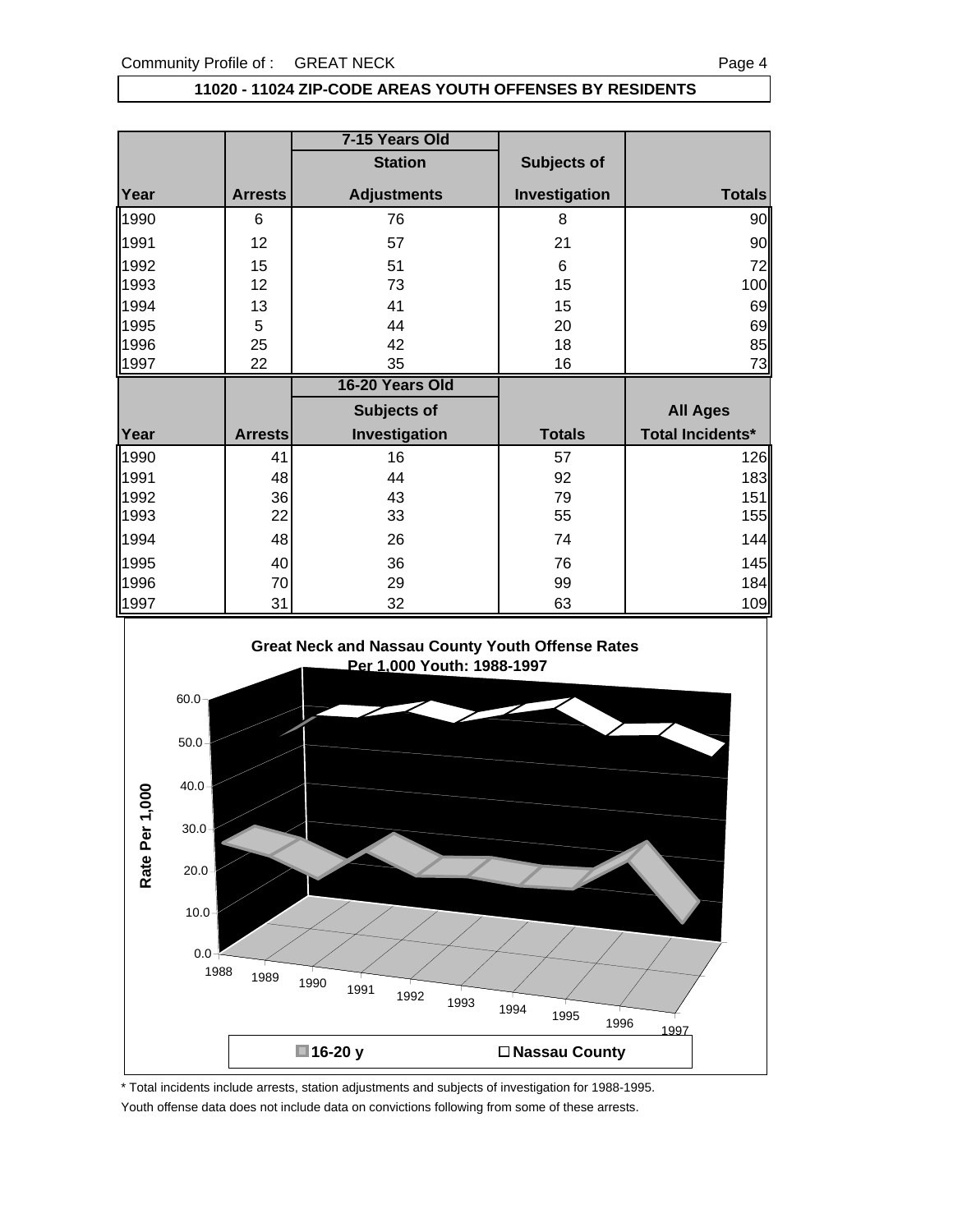Community Profile of : GREAT NECK COMMUNITY Profile of :

| ı uyu u                                                                            |                                                  |                                                                          |                                      |                       |              |                 |              |              |  |  |  |  |
|------------------------------------------------------------------------------------|--------------------------------------------------|--------------------------------------------------------------------------|--------------------------------------|-----------------------|--------------|-----------------|--------------|--------------|--|--|--|--|
|                                                                                    | 11020-024 ZIP-CODE AREAS RESIDENT YOUTH OFFENSES |                                                                          |                                      |                       |              |                 |              |              |  |  |  |  |
| Youth Offense Rate Per 1000 Resident Youth<br>For Combined Offense Types and Total |                                                  |                                                                          |                                      |                       |              |                 |              |              |  |  |  |  |
|                                                                                    |                                                  |                                                                          |                                      |                       |              |                 |              |              |  |  |  |  |
|                                                                                    |                                                  |                                                                          |                                      |                       |              |                 |              |              |  |  |  |  |
|                                                                                    | Drug &                                           | Violent &                                                                |                                      |                       |              | <b>Criminal</b> |              |              |  |  |  |  |
| Year                                                                               |                                                  | Alcohol Threatening                                                      | <b>Property</b>                      | <b>Status</b>         | <b>Theft</b> | <b>Nonconf</b>  | <b>Other</b> | <b>Total</b> |  |  |  |  |
| 1990                                                                               | 1.1                                              | 5.9                                                                      | 1.9                                  | 3.1                   | 4.5          | 0.5             | 0.3          | 19.6         |  |  |  |  |
| 1991                                                                               | 0.4                                              | 6.1                                                                      | 1.3                                  | 1.8                   | 6.1          | 0.9             | 2.8          | 27.3         |  |  |  |  |
| 1992                                                                               | 0.2                                              | 4.2                                                                      | 2.6                                  | 2.0                   | 3.9          | 0.6             | 3.2          | 22.8         |  |  |  |  |
| 1993                                                                               | 1.1                                              | 5.8                                                                      | 3.4                                  | 3.4                   | 3.5          | 1.8             | 4.8          | 23.9         |  |  |  |  |
| 1994                                                                               | 0.6                                              | 2.6                                                                      | 2.6                                  | 3.4                   | 8.5          | 0.5             | 5.0          | 23.0         |  |  |  |  |
| 1995<br>1996                                                                       | 0.7<br>1.9                                       | 5.5<br>7.1                                                               | 2.1<br>3.9                           | 5.7<br>3.2            | 5.7<br>8.0   | 0.2<br>3.0      | 3.7<br>3.9   | 23.6<br>31.1 |  |  |  |  |
| 1997                                                                               | 0.9                                              | 3.8                                                                      | 2.6                                  | 5.0                   | 6.2          | 0.3             | 4.1          | 18.6         |  |  |  |  |
|                                                                                    |                                                  |                                                                          |                                      | <b>Youth Offenses</b> |              |                 |              |              |  |  |  |  |
|                                                                                    |                                                  |                                                                          | For Combined Offense Types and Total |                       |              |                 |              |              |  |  |  |  |
|                                                                                    |                                                  |                                                                          |                                      |                       |              |                 |              |              |  |  |  |  |
|                                                                                    | Drug &                                           | Violent &                                                                |                                      |                       |              | <b>Criminal</b> |              |              |  |  |  |  |
| Year                                                                               |                                                  | Alcohol Threatening                                                      | <b>Property</b>                      | <b>Status</b>         | <b>Theft</b> | <b>Nonconf</b>  | <b>Other</b> | <b>Total</b> |  |  |  |  |
| 1990                                                                               |                                                  | 38                                                                       | 12                                   | 20                    | 29           | 3               | 2            | 126          |  |  |  |  |
| 1991                                                                               | 3                                                | 41                                                                       | 9                                    | 12                    | 41           | 6               | 19           | 183          |  |  |  |  |
| 1992                                                                               |                                                  | 28                                                                       | 17                                   | 13                    | 26           | 4               | 21           | 151          |  |  |  |  |
| 1993                                                                               | 7                                                | 38                                                                       | 22                                   | 22                    | 23           | 12              | 31           | 155          |  |  |  |  |
| 1994                                                                               | 4                                                | 16                                                                       | 16                                   | 21                    | 53           | 3               | 31           | 144          |  |  |  |  |
| 1995                                                                               | 4                                                | 34                                                                       | 13                                   | 35                    | 35           |                 | 23           | 145          |  |  |  |  |
| 1996                                                                               | 11                                               | 42                                                                       | 23                                   | 19                    | 47           | 18              | 23           | 184          |  |  |  |  |
| 1997                                                                               | 5                                                | 22                                                                       | 15                                   | 29                    | 36           | $\overline{2}$  | 24           | 109          |  |  |  |  |
|                                                                                    |                                                  | $1000$ $1007$ $Vichant$ $9$ Threatening and Drug $9$ Aleahal Vauth Offer |                                      |                       |              |                 |              |              |  |  |  |  |

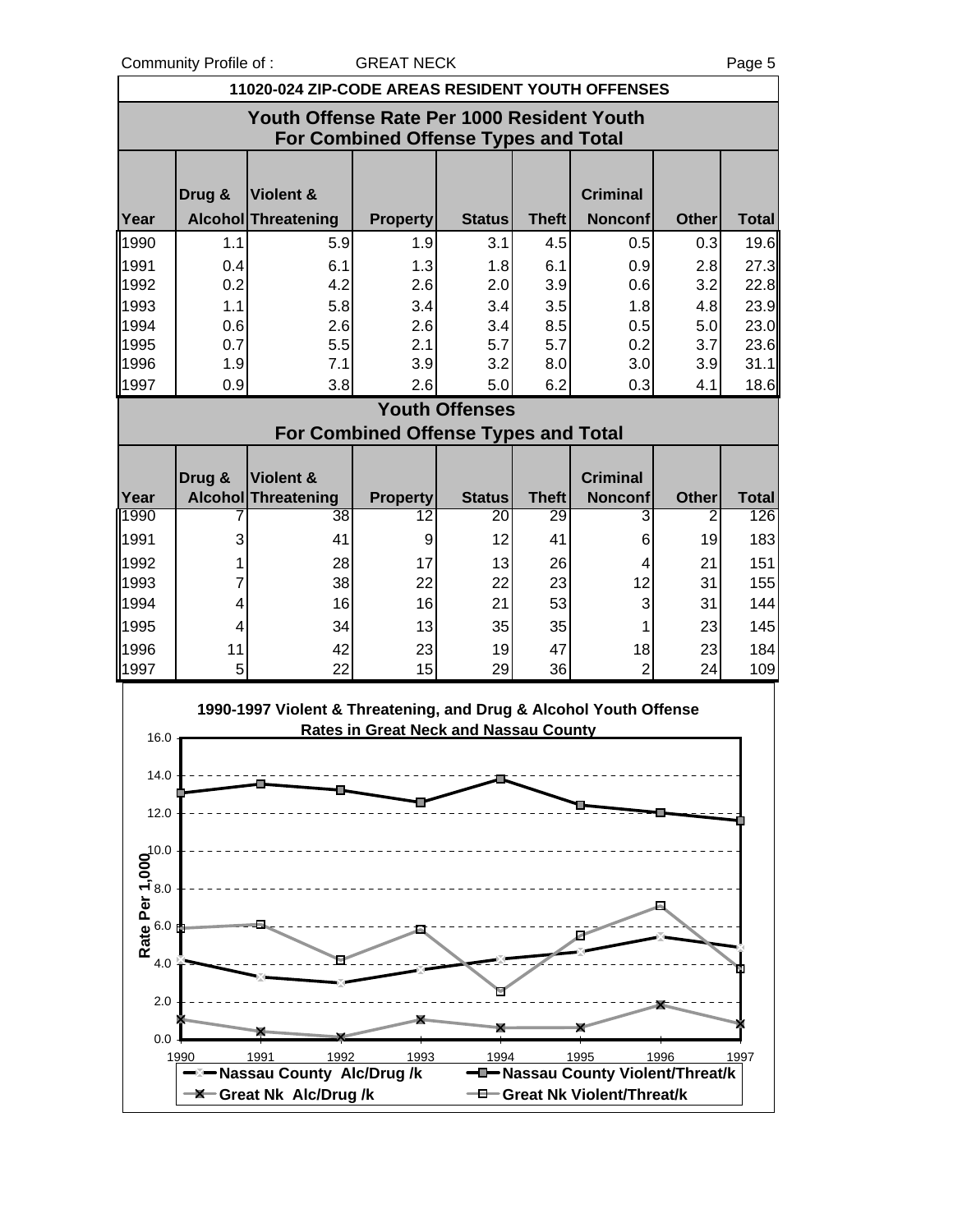

"Other" Communites Include: Elmont, Woodbury, New Hyde Park, and Valley Stream. Each community comprises less than 2% of all offenses committed by Great Neck youth.



 "Other" Communities Include Rockville Centre, New Hyde Pk, Albertson, Garden City, Glen Head, Merrick, Jericho, Westbury and Farmingdale. Each community comprises less than 1% of total.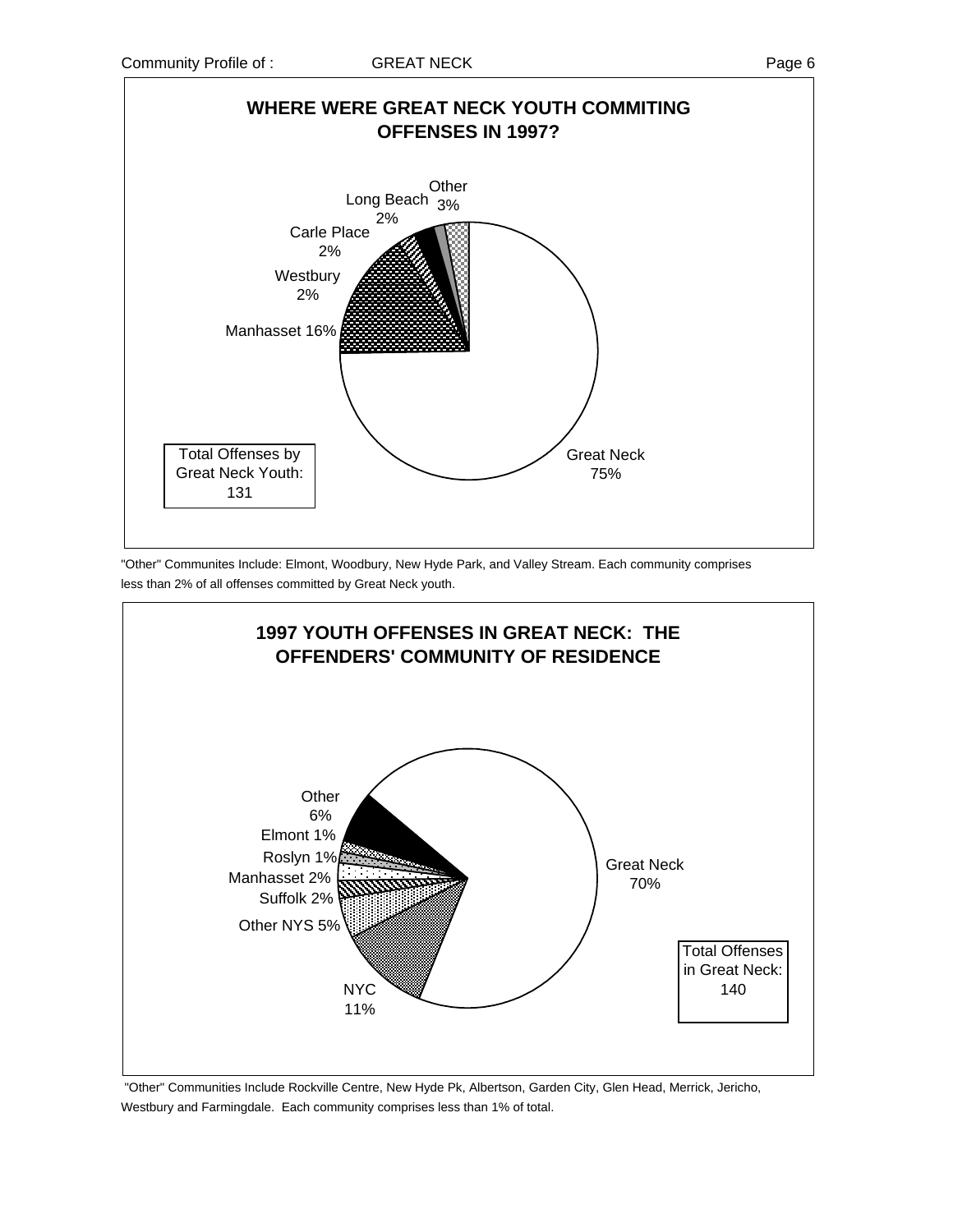|                      |                     |                |                         |                |                |             |                      | 1991-97   |
|----------------------|---------------------|----------------|-------------------------|----------------|----------------|-------------|----------------------|-----------|
|                      |                     |                |                         |                |                |             |                      | Percent   |
| Age                  | 1991                | 1992           | 1993                    | 1994           | 1995           | 1996        | 1997                 | Change    |
| 10 Yr & Less         | $\overline{1}$      | $\overline{0}$ | 1                       | $\overline{2}$ | 1              | 1           | $\Omega$             | $-100.0%$ |
| $\%$                 | 7.1%                | 0.0%           | 5.0%                    | 10.5%          | 3.3%           | 5.9%        | 0.0%                 |           |
| 11 to 12             | $\ddot{\mathbf{1}}$ | $\mathbf 1$    | $\overline{2}$          | $\mathbf{1}$   | $\overline{4}$ | $\Omega$    | $\overline{1}$       | 0.0%      |
| $\frac{0}{0}$        | 7.1%                | 5.3%           | 10.0%                   | 5.3%           | 13.3%          | 0.0%        | 4.5%                 |           |
| 13                   | 1                   | 4              | $\overline{2}$          | 1              | $\mathbf{2}$   | $\Omega$    | 2                    | 100.0%    |
| $\%$                 | 7.1%                | 21.1%          | 10.0%                   | 5.3%           | 6.7%           | 0.0%        | 9.1%                 |           |
| 14                   | 1                   | 9              | $\overline{1}$          | 3              | 9              | 6           | 8                    | 700.0%    |
| $\%$                 | 7.1%                | 47.4%          | 5.0%                    | 15.8%          | 30.0%          | 35.3%       | 36.4%                |           |
| 15                   | $\overline{7}$      | $\mathcal{P}$  | 6                       | 6              | 6              | 6           | $\overline{4}$       | $-42.9%$  |
| $\%$                 | 50.0%               | 10.5%          | 30.0%                   | 31.6%          | 20.0%          | 35.3%       | 18.2%                |           |
| 16                   | $\overline{2}$      | 3              | $\overline{2}$          | 3              | 6              | $\mathbf 1$ | 3                    | 50.0%     |
| $\%$                 | 14.3%               | 15.8%          | 10.0%                   | 15.8%          | 20.0%          | 5.9%        | 13.6%                |           |
| 17                   | 1                   | $\Omega$       | $\overline{\mathbf{4}}$ | 1              | 1              | 1           | 2                    | 100.0%    |
| $\%$                 | 7.1%                | 0.0%           | 20.0%                   | 5.3%           | 3.3%           | 5.9%        | 9.1%                 |           |
| 18                   | $\mathbf{0}$        | $\mathbf 0$    | $\mathbf{1}$            | $\mathbf 1$    | $\mathbf{1}$   | $\Omega$    | $\mathbf 1$          |           |
| %                    | 0.0%                | 0.0%           | 5.0%                    | 5.3%           | 3.3%           | 0.0%        | 4.5%                 |           |
| 19 to 20             | $\Omega$            | $\Omega$       | 1                       | 1              | $\Omega$       | 2           | $\blacktriangleleft$ |           |
| $\%$                 | 0.0%                | 0.0%           | 5.0%                    | 5.3%           | 0.0%           | 11.8%       | 4.5%                 |           |
| <b>Great Neck</b>    |                     |                |                         |                |                |             |                      |           |
| Total                | 14                  | 19             | 20                      | 19             | 30             | 17          | 22                   | 57.1%     |
| Rate Per 1,000       | 1.9                 | 2.5            | 2.7                     | 2.5            | 4.0            | 2.3         | 3.0                  | 58.0%     |
| <b>Nassau County</b> |                     |                |                         |                |                |             |                      |           |
| Rate Per 1,000       | 5.19                | 6.63           | 8.98                    | 8.68           | 7.52           | 7.23        | 7.30                 | 40.5%     |

### **Resident Great Neck Runaway and Homeless Youth by Age Group**

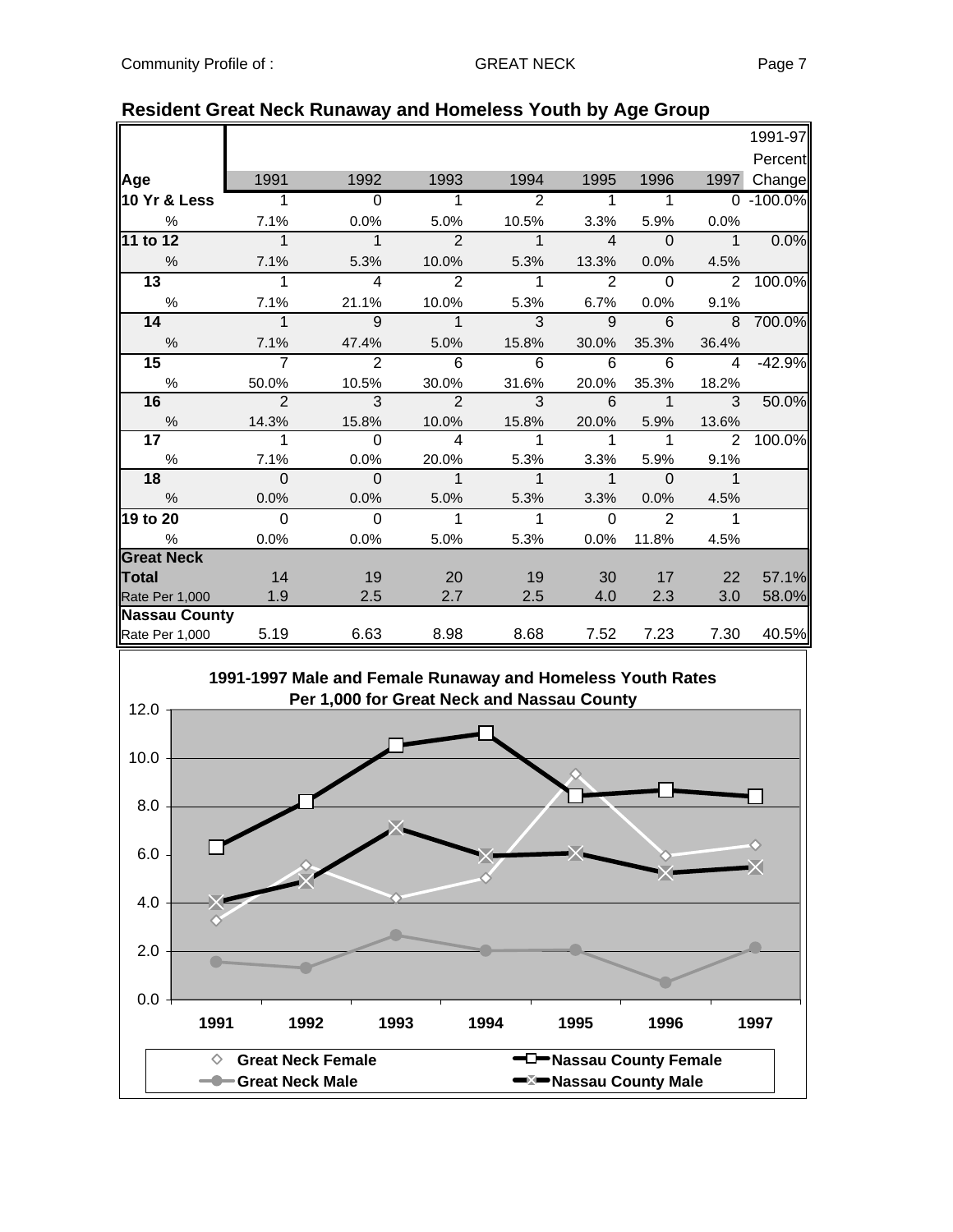### **PUBLIC SCHOOL ENROLLMENT IN GREAT NECK UFSD**

|                   | European | African  |          | Asian    | Native                                                |               |       |
|-------------------|----------|----------|----------|----------|-------------------------------------------------------|---------------|-------|
| Year              | American | American | Latino   | American | American                                              | Total         |       |
|                   |          |          |          |          |                                                       |               |       |
| 1987              | 4,774    | 183      | 251      | 378      | 1                                                     | 5,587         |       |
| 1988              | 4,583    | 179      | 243      | 394      | 2                                                     | 5,401         |       |
| 1989              | 4,433    | 180      | 277      | 451      | 2                                                     | 5,343         |       |
| 1990              | 4,379    | 166      | 288      | 477      | 3                                                     | 5,313         |       |
| 1991              | 4,339    | 163      | 293      | 493      | $\Omega$                                              | 5,288         |       |
| 1992              | 4,395    | 168      | 344      | 506      | $\Omega$                                              | 5,413         |       |
| 1993              | 4,372    | 165      | 309      | 535      | $\overline{2}$                                        | 5,383         |       |
| 1994              | 4,384    | 167      | 365      | 548      | 0                                                     | 5,464         |       |
| 1995              | 4,433    | 182      | 359      | 565      | 0                                                     | 5,539         |       |
| 1996              | 4,431    | 171      | 382      | 577      | 0                                                     | 5,561         |       |
| 1997              | 4,450    | 179      | 394      | 584      | 1                                                     | 5,608         |       |
| 1998              | 4,515    | 212      | 450      | 641      |                                                       | 5,819         |       |
| 1999              | 4,556    | 165      | 427      | 705      |                                                       | 5,854         |       |
|                   |          |          |          |          | Net Change in School Enrollment Between 1987 and 1999 |               |       |
|                   |          | European | African  |          | Asian                                                 | <b>Native</b> |       |
|                   | 1987-99  | American | American | Latino   | American                                              | American      | Total |
| Change in Number  |          | $-218$   | -18      | 176      | 327                                                   | 0             | 267   |
| Change as Percent |          | -5%      | $-10%$   | 70%      | 87%                                                   | 0%            | 5%    |

| Net Change in School Enrollment Between 1993 and 1999 |         |          |          |        |          |               |       |  |  |  |  |
|-------------------------------------------------------|---------|----------|----------|--------|----------|---------------|-------|--|--|--|--|
|                                                       |         | European | African  |        | Asian    | <b>Native</b> |       |  |  |  |  |
|                                                       | 1993-99 | American | American | Latino | American | American      | Total |  |  |  |  |
| Change in Number                                      |         | 184      |          | 118    | 170      | -1            | 471   |  |  |  |  |
| Change as Percent                                     |         | 4%       | ገ%       | 38%    | 32%      | -50%          | 9%    |  |  |  |  |



\* The 1993-99 change for Native Americans has been excluded from this chart because there were fewer than 7 enrolled.

This policy is meant to avoid distorted percent comparisons among groups.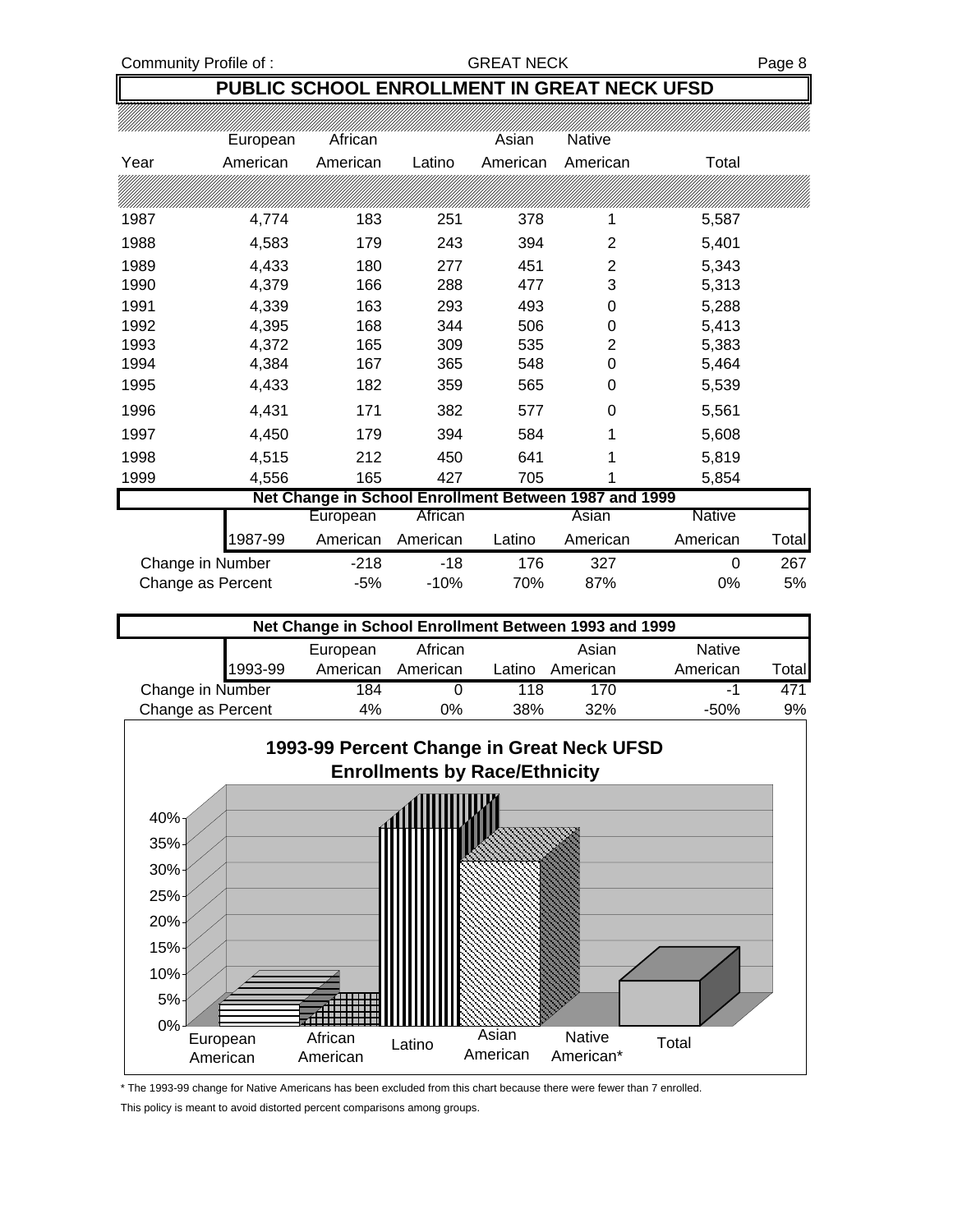### **REPORTED LIMITED ENGLISH PROFICIENT ENGLISH LANGUAGE LEARNERS (LEP/ELLs) IN GREAT NECK UFSD\***

| Reported Number and Percent of LEP/ELL Students in Great Neck UFSD,           |               |                         |               |                         |               |                         |  |  |  |  |  |
|-------------------------------------------------------------------------------|---------------|-------------------------|---------------|-------------------------|---------------|-------------------------|--|--|--|--|--|
| <b>North Hempstead Town and Nassau County</b>                                 |               |                         |               |                         |               |                         |  |  |  |  |  |
| <b>Great Neck UFSD</b><br><b>Town of N. Hempstead</b><br><b>Nassau County</b> |               |                         |               |                         |               |                         |  |  |  |  |  |
| Year                                                                          | <b>Number</b> | Percent of              | <b>Number</b> | <b>Percent of</b>       | <b>Number</b> | <b>Percent of</b>       |  |  |  |  |  |
|                                                                               |               | <b>Total Enrollment</b> |               | <b>Total Enrollment</b> |               | <b>Total Enrollment</b> |  |  |  |  |  |
| 1992                                                                          | 218           | 4.0%                    | 1,628         | 6.2%                    | 6,044         | 3.5%                    |  |  |  |  |  |
| 1993                                                                          | 252           | 4.7%                    | 1,771         | 6.7%                    | 6,963         | 4.0%                    |  |  |  |  |  |
| 1994                                                                          | 269           | 4.9%                    | 1,822         | 6.7%                    | 7,492         | 4.2%                    |  |  |  |  |  |
| 1995                                                                          | 282           | 5.1%                    | 1,714         | 6.2%                    | 7,823         | 4.3%                    |  |  |  |  |  |
| 1996                                                                          | 263           | 4.7%                    | 1,941         | 7.0%                    | 8,276         | 4.5%                    |  |  |  |  |  |
| 1997                                                                          | 269           | 4.8%                    | 2,013         | 7.1%                    | 9,219         | 4.9%                    |  |  |  |  |  |
| 1998                                                                          | 229           | 3.9%                    | 1,848         | 6.4%                    | 9,353         | 4.8%                    |  |  |  |  |  |
| 1999                                                                          | 332           | 5.7%                    | 2,115         | 7.3%                    | 10,077        | 5.1%                    |  |  |  |  |  |
| 1999 Total                                                                    |               |                         |               |                         |               |                         |  |  |  |  |  |
| Enrollment                                                                    | 5,854         |                         | 29,000        |                         | 195,804       |                         |  |  |  |  |  |
| 1992 - 1999                                                                   | 52.3%         |                         | 29.9%         |                         | 66.7%         |                         |  |  |  |  |  |
| % Change                                                                      |               |                         |               |                         |               |                         |  |  |  |  |  |

\* In the 1998-1999 school year, there were 77 different languages spoken by students enrolled

in Nassau County public schools.



\*\* The annual number of reported LEP/ELLs enrollment is based upon the number of Limited English Proficient English Language Learners in the local district as reported on the State Education Department/ The University of the State of New York, Commissioners Regulations Part 154 Application.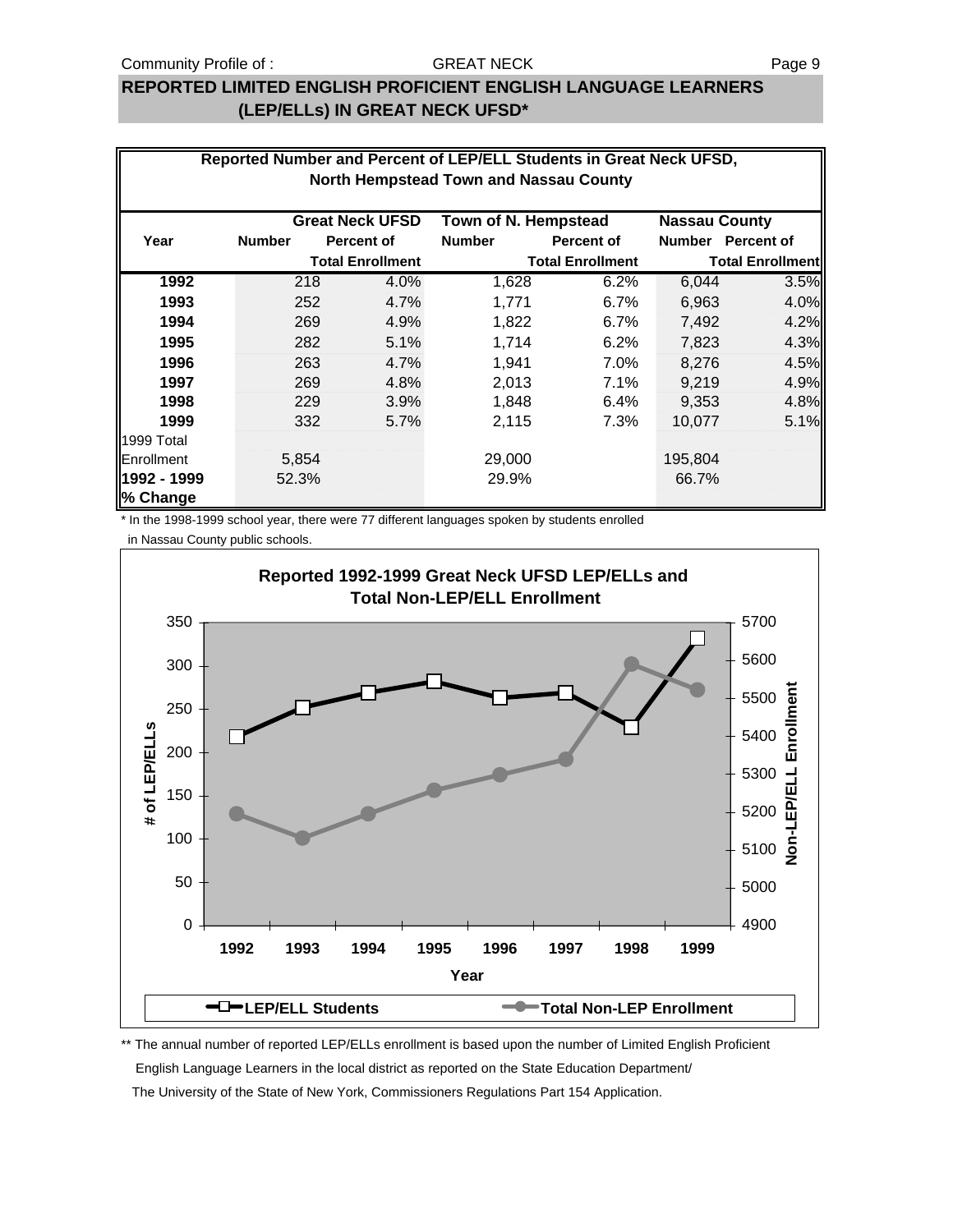Community Profile of : GREAT NECK **Page 10** 

**Dropout Percents in Great Neck UFSD, N. Hempstead Town, & Nassau County**

|      | DROPOUT NUMBERS & PERCENTS OF HIGH SCHOOL ENROLLMENT* |            |          |          |          |          |  |  |  |  |  |
|------|-------------------------------------------------------|------------|----------|----------|----------|----------|--|--|--|--|--|
| Year | District-#                                            | District-% | Town-#** | Town-%** | County-# | County-% |  |  |  |  |  |
|      |                                                       |            |          |          |          |          |  |  |  |  |  |
| 1987 | 7                                                     | 0.3        | 62       | 0.6      | 1284     | 2.0      |  |  |  |  |  |
| 1988 | 7                                                     | 0.4        | 90       | 0.9      | 1177     | 2.0      |  |  |  |  |  |
| 1989 |                                                       | 0.1        | 65       | 0.7      | 932      | 1.7      |  |  |  |  |  |
| 1990 |                                                       | 0.1        | 63       | 0.7      | 759      | 1.4      |  |  |  |  |  |
| 1991 | 5                                                     | 0.3        | 84       | 0.9      | 613      | 1.2      |  |  |  |  |  |
| 1992 | 4                                                     | 0.1        | 71       | 0.8      | 654      | 1.2      |  |  |  |  |  |
| 1993 | 4                                                     | 0.1        | 56       | 0.6      | 630      | 1.2      |  |  |  |  |  |
| 1994 | 3                                                     | 0.2        | 85       | 0.9      | 724      | 1.4      |  |  |  |  |  |
| 1995 | 3                                                     | 0.2        | 55       | 0.6      | 531      | 1.0      |  |  |  |  |  |
| 1996 | 5                                                     | 0.3        | 42       | 0.4      | 477      | 0.9      |  |  |  |  |  |
| 1997 | 3                                                     | 0.2        | 41       | 0.4      | 479      | 0.9      |  |  |  |  |  |
| 1998 | $\overline{2}$                                        | 0.1        | 43       | 0.4      | 489      | 0.9      |  |  |  |  |  |

\*Dropout Rate = Dropouts divided by 9-12 grade enrollment including ungraded secondary enrollment. A dropout

is defined as any pupil who left school prior to graduation & did not enter another school or program leading to a GED.



\*\*Town data based on a weighted average of communities which are fully or partially located within town boundaries.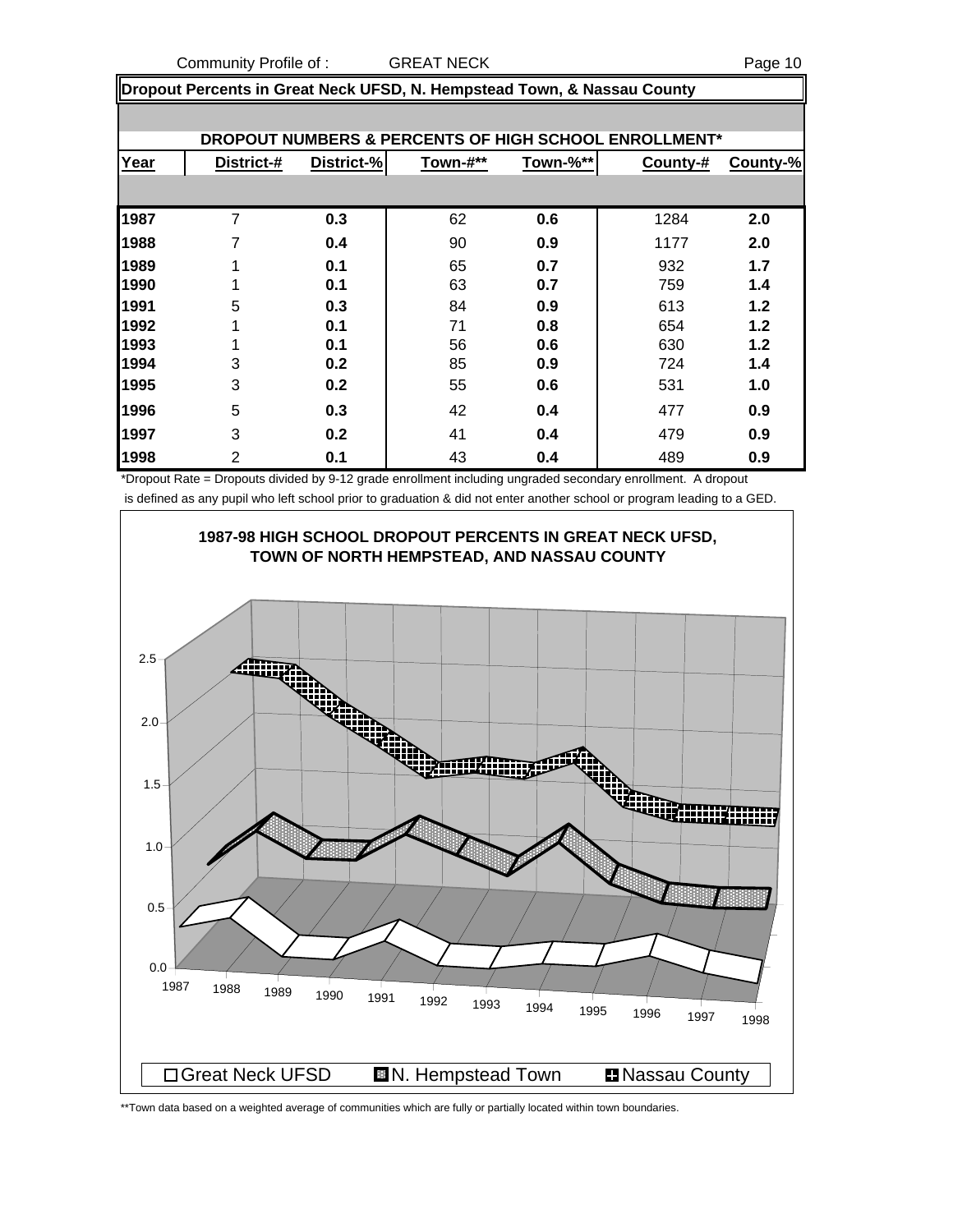| 1962-97 TOTAL DILITIS AND FEITING RATES FOR GREAT NECK<br>11020 - 11024, Nassau County and New York State* |                   |           |                               |           |                       |           |  |  |  |  |
|------------------------------------------------------------------------------------------------------------|-------------------|-----------|-------------------------------|-----------|-----------------------|-----------|--|--|--|--|
|                                                                                                            | <b>Great Neck</b> |           | <b>Nassau County</b>          |           | <b>New York State</b> |           |  |  |  |  |
|                                                                                                            |                   | Fertility |                               | Fertility |                       | Fertility |  |  |  |  |
| Year                                                                                                       | Births**          | Rate      | <b>Births</b>                 | Rate      | <b>Births</b>         | Rate      |  |  |  |  |
| 1982                                                                                                       | 357               | 41.4      | 14,342                        | 49.0      | 246,889               | 59.6      |  |  |  |  |
| 1983                                                                                                       | 364               | 42.7      | 14,541                        | 49.8      | 248,222               | 59.6      |  |  |  |  |
| 1984                                                                                                       | 353               | 41.7      | 14,758                        | 50.6      | 250,436               | 59.9      |  |  |  |  |
| 1985                                                                                                       | 353               | 42.1      | 15,247                        | 52.3      | 258,826               | 61.6      |  |  |  |  |
| 1986                                                                                                       | 347               | 41.7      | 15,567                        | 53.5      | 263,045               | 62.3      |  |  |  |  |
| 1987                                                                                                       | 347               | 42.1      | 16,504                        | 56.8      | 271,355               | 64.0      |  |  |  |  |
| 1988                                                                                                       | 368               | 45.1      | 17,072                        | 58.8      | 279,976               | 65.8      |  |  |  |  |
| 1989                                                                                                       | 374               | 46.4      | 17,700                        | 61.1      | 290,528               | 67.9      |  |  |  |  |
| 1990                                                                                                       | 374               | 46.8      | 18,180                        | 62.8      | 297,468               | 69.3      |  |  |  |  |
| 1991                                                                                                       | 398               | 51.9      | 17,864                        | 62.2      | 292,523               | 68.1      |  |  |  |  |
| 1992                                                                                                       | 421               | 56.8      | 18,065                        | 63.3      | 287,531               | 67.2      |  |  |  |  |
| 1993                                                                                                       | 446               | 62.4      | 17,931                        | 63.2      | 282,377               | 66.3      |  |  |  |  |
| 1994                                                                                                       | 445               | 64.5      | 17,903                        | 64.6      | 277,945               | 65.6      |  |  |  |  |
| 1995                                                                                                       | 432               | 65.0      | 18,084                        | 66.0      | 271,042               | 64.3      |  |  |  |  |
| 1996                                                                                                       | 426               | 66.0      | 17,722                        | 63.8      | 263,611               | 63.0      |  |  |  |  |
| 1997                                                                                                       | 425               | 67.9      | 17,100                        | 62.0      | 256,976               | 61.8      |  |  |  |  |
| 500                                                                                                        |                   |           | 1982 - 1997 Great Neck Births |           |                       |           |  |  |  |  |
| 450                                                                                                        |                   |           |                               |           |                       |           |  |  |  |  |
|                                                                                                            |                   |           |                               |           |                       |           |  |  |  |  |
| 400                                                                                                        |                   |           |                               |           |                       |           |  |  |  |  |
| 350                                                                                                        |                   |           |                               |           |                       |           |  |  |  |  |
| 300                                                                                                        |                   |           |                               |           |                       |           |  |  |  |  |
| 250                                                                                                        |                   |           |                               |           |                       |           |  |  |  |  |
| Number of Births<br>200                                                                                    |                   |           |                               |           |                       |           |  |  |  |  |

# 1982-97 Total Births and Fertility Rates For Great Neck

\* Fertility rate based on live births per 1,000 female population 15-44. Data for 1990-97 reflect zip code boundaries. Data for prior years reflect the local community as comprised by census tracts.

\*\* The number of births to mothers in the Great Neck area is a three year "running" average for all years.

1982 1983 1984 1985 1986 1987 1988 1989 1990 1991 1992 1993 1994 1995 1996 1997 **Year**

Source: Nassau County & New York State Departments of Health.

0 50 100

150 200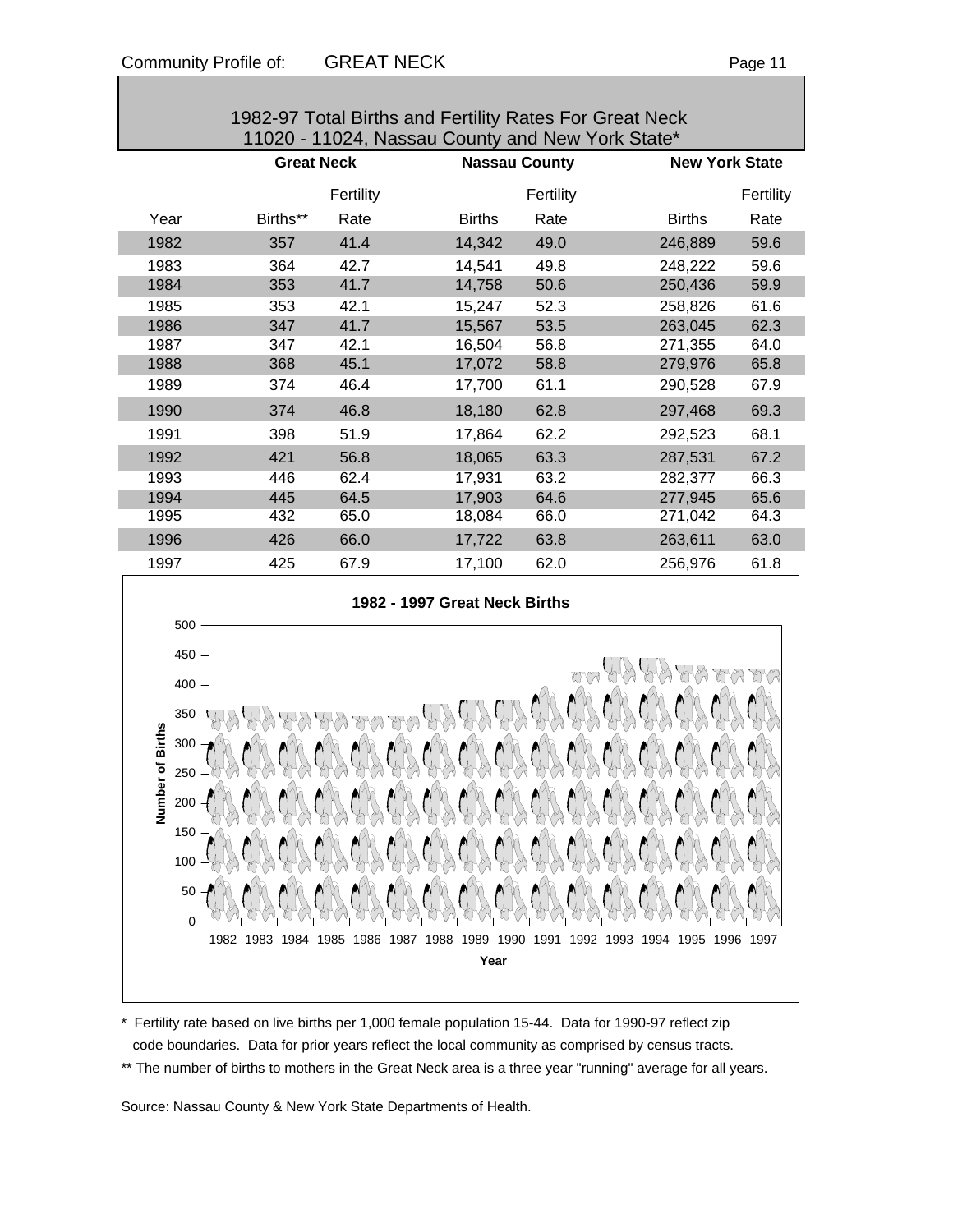| 1984-97 Births To Teen Mothers and Fertility Rates                |
|-------------------------------------------------------------------|
| For Great Neck 11020 - 11024*, Nassau County and New York State** |

|      | <b>Great Neck</b><br>Teen | Fertility |               | <b>Nassau County</b><br>Fertility | <b>New York State</b> | Fertility |
|------|---------------------------|-----------|---------------|-----------------------------------|-----------------------|-----------|
| Year | <b>Births</b>             | Rate      | <b>Births</b> | Rate                              | <b>Births</b>         | Rate      |
| 1984 | 8                         | 6.9       | 668           | 12.2                              | 25,658                | 35.7      |
| 1985 | 8                         | 6.9       | 711           | 13.4                              | 25,470                | 36.4      |
| 1986 | 6                         | 5.0       | 685           | 13.4                              | 25,134                | 37.0      |
| 1987 | 6                         | 4.8       | 677           | 13.8                              | 25,080                | 38.0      |
| 1988 | 5                         | 3.9       | 663           | 14.1                              | 25,861                | 40.3      |
| 1989 | 5                         | 4.5       | 679           | 15.0                              | 26,593                | 42.7      |
| 1990 | 5                         | 4.6       | 674           | 15.6                              | 26,553                | 44.0      |
| 1991 | 6                         | 5.6       | 672           | 16.0                              | 26,216                | 44.1      |
| 1992 | 6                         | 6.4       | 629           | 15.1                              | 25,330                | 43.4      |
| 1993 |                           | 7.7       | 700           | 18.4                              | 25,515                | 44.3      |
| 1994 | 6                         | 7.0       | 682           | 18.2                              | 25,852                | 45.3      |
| 1995 | 6                         | 7.3       | 668           | 18.0                              | 24,805                | 43.6      |
| 1996 | 6                         | 6.8       | 637           | 15.8                              | 23,864                | 41.8      |
| 1997 | 6                         | 6.7       | 561           | 13.9                              | 22,185                | 38.5      |



\* The number of birth to teen mothers in the Great Neck area is a three year "running" average for all years.

\*\* Fertility rate based on live births per 1,000 female population 15-19. Data for 1990-97 reflect zip code boundaries. Data for prior years reflect the local community as comprised by census tracts. Source: Nassau County & New York State Departments of Health.